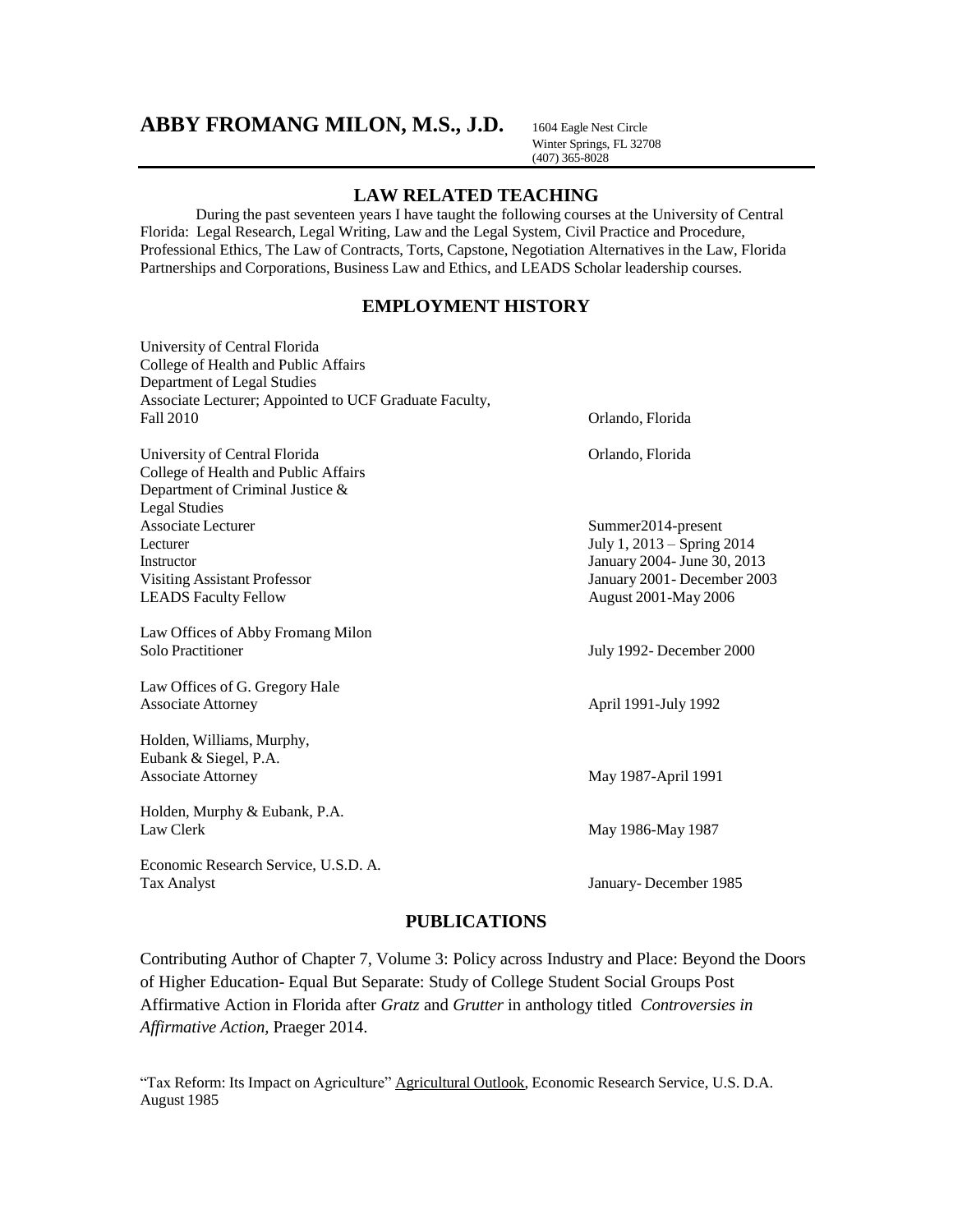The Development and Analysis of a Model of Cooperative Finance, Master's Thesis University of Florida December 1983

# **LEADERSHIP TRAINING**

| Leadership Gainesville XVIII                                               | Gainesville, Florida<br>May 1991 |
|----------------------------------------------------------------------------|----------------------------------|
| Leadership Gainesville Alumni Group                                        | May 1991- present                |
| Heart of a Leader Conference<br>2005 Greater Orlando Leadership Foundation | March 3,                         |

# **GUEST SPEAKING ENGAGEMENTS**

| Florida Certified Legal Assistant Exam Review, 2001-2013                                                                                                                 | <b>UCF</b>     |
|--------------------------------------------------------------------------------------------------------------------------------------------------------------------------|----------------|
| Medical Tort Reform Interview, UCF Metro TV Spring 2003                                                                                                                  | <b>UCF</b>     |
| In re: Guardianship of JDS interview, News Channel 9, Summer 2003                                                                                                        | <b>UCF</b>     |
| Introduction to Public Affairs Course, 2001-2011                                                                                                                         | <b>UCF</b>     |
| "Little Red Riding Hood vs. Big Bad Wolf- Should We Settle?"<br>Mini Lecture Series for UCF Admitted Students<br>Spring 2007-2008                                        | <b>UCF</b>     |
| Mini Lecture Series for UCF Admitted Students Open House<br>Spring 2010, 2011, 2012, 2013, 2015                                                                          | <b>UCF</b>     |
| CCJ 2930 ST Survey of Criminal Justice and Legal Studies<br>Guest Lecturer, Fall 2008 and Spring 2009                                                                    | <b>UCF</b>     |
| UCF LIFE Program: Presenter Spring 2013                                                                                                                                  | <b>UCF</b>     |
| "The Changing Campus Landscape: Impact of Diversity<br>Vegas on Student Organizations" The National Higher-Education<br>General Counsel Conference: Presenter March 2016 | Las            |
| "Gaming to Win in Alternative Dispute Resolution" Sunshine State<br>Teaching and Learning Conference: Presenter February 2017                                            | St. Pete Beach |
| "Generating Settlements Through Lateral Thinking Techniques"<br>Florida Dispute Resolution Center Conference: Presenter August 2017                                      | Orlando, FL    |
| "Virtual Job Interviews in the Classroom: Preparing the Student<br>For Success" Co-Presenter with Iryna Malendevych January 2018                                         | St. Pete Beach |

# **PROFESSIONAL SEMINARS ATTENDED**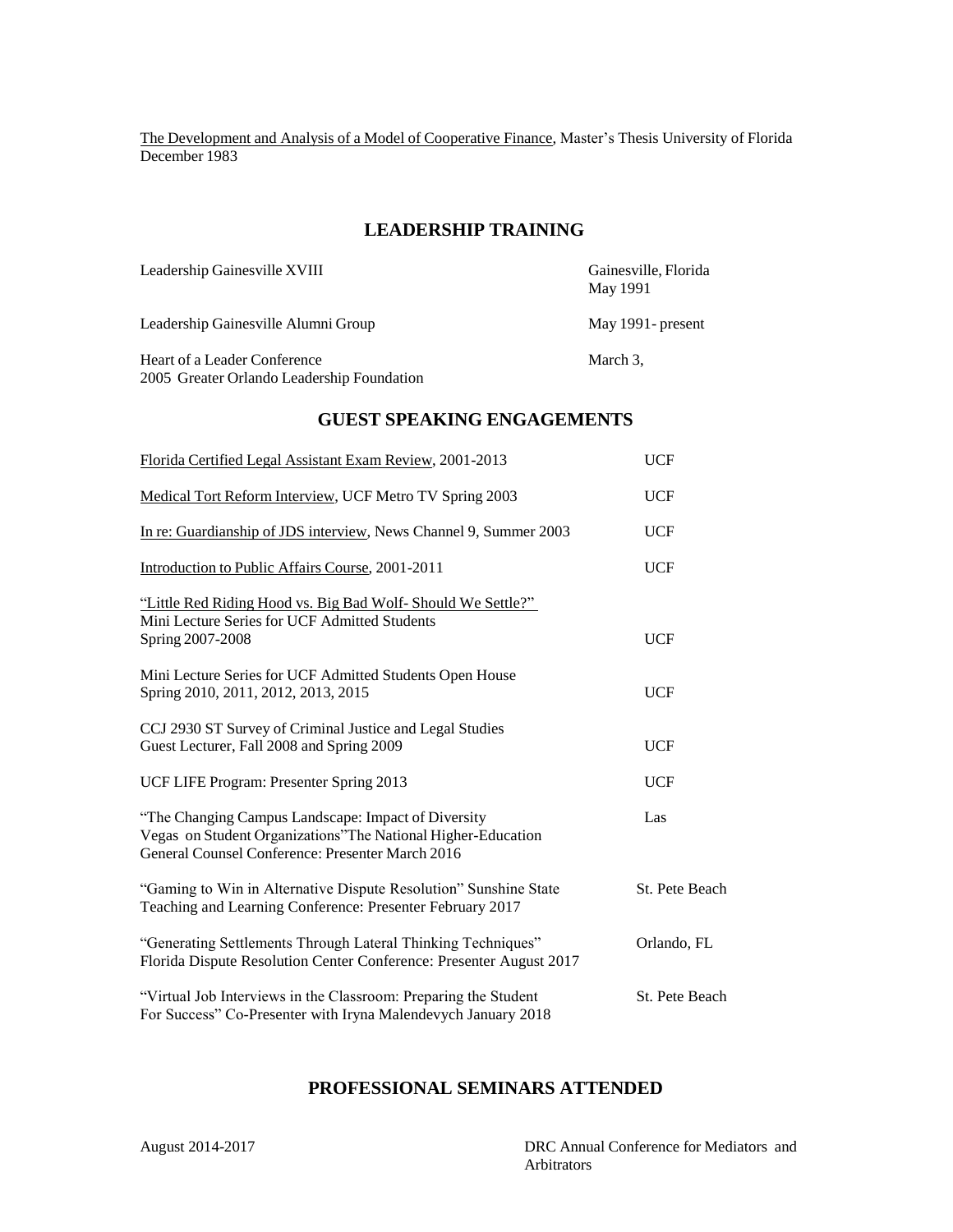Serving People and the Planet<br>October 2011

March 2010

August 2008 Mediators and Arbitrators

Honoring Our Past...Celebrating Our Future DRC 15<sup>th</sup> Annual Conference for August 2006 Mediators and Arbitrators

3<sup>rd</sup> Annual Environmental Justice Summit Barry University School of Law

We're Back! DRC 19th Annual Conference for August 2011 Mediators and Arbitrators

Foreclosure Mediation Program Host: University of South Florida

Changes and Challenges<br>
DRC 18<sup>th</sup> Annual Conference for<br>
Mediators and Arbitrators Mediators and Arbitrators

Mediation and Justice for All DRC 17<sup>th</sup> Annual Conference for

Insight and Inspiration DRC 16<sup>th</sup> Annual Conference for August 2007 **DRC 16th** Annual Conference for Mediators and Arbitrators

Mediators and Arbitrators

#### **TEACHINGAWARDS**

| Phi Alpha Delta Exceptional Professor Award                                        | Spring 2005      |
|------------------------------------------------------------------------------------|------------------|
| LEADS Scholar Faculty Award for the<br>College of Health and Public Affairs        | Spring 2003-2006 |
| Excellence in Undergraduate Teaching Award<br>College of Health and Public Affairs | Spring 2006      |
| <b>Teaching Incentive Award</b>                                                    | Spring 2007      |
| Excellence in Undergraduate Teaching Award<br>College of Health and Public Affairs | Spring 2010      |
| <b>Teaching Incentive Award</b>                                                    | Spring 2012      |
| Excellence in Undergraduate Teaching Award<br>College of Health and Public Affairs | Spring 2015      |
| Teaching Incentive Award                                                           | Spring 2017      |

# **BAR ASSOCIATIONS**

| The Florida Bar Association                  | <b>Admitted December 1987</b> |
|----------------------------------------------|-------------------------------|
| Florida Certified Circuit Civil Mediator     | Certified 2000 to present     |
| Florida Certified Appellate Mediator         | Certified 2012 to present     |
| Eighth Judicial Circuit Bar Association      |                               |
| President: 1991-92; President Elect: 1990-91 |                               |
| Board of Directors 1989-1992                 |                               |
| United States District Court.                |                               |
| Northern District of Florida                 | Admitted January 1990         |
| United States District Court.                |                               |
| Middle District of Florida                   | <b>Admitted June 1988</b>     |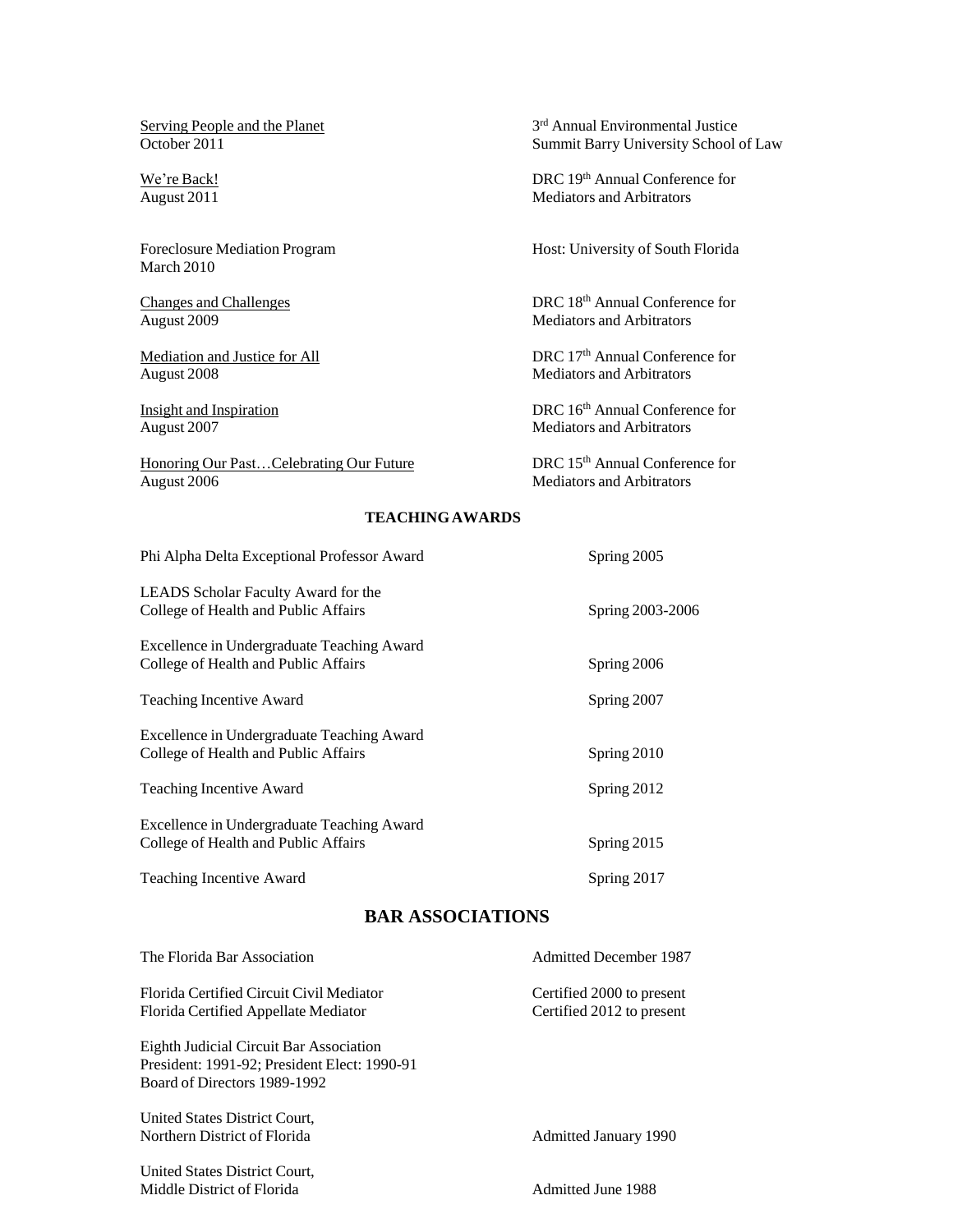Certified Court Arbitrator Certified April 1989 Eighth Judicial Circuit

# **PROFESSIONAL RECOGNITION**

2009 BV Rating, Martindale-Hubbel

Certificate of Appreciation UCF College of Graduate Studies 2011 Graduate Research Forum Judge

Graduate Research Council Member UCF College of Graduate Studies Spring 2011

Certificate of Appreciation UCF College of Graduate Studies 2012 Graduate Research Forum Judge

Certificate of Appreciation UCF College of Graduate Studies 2013 Graduate Research Forum Judge

Certificate of Appreciation UCF College of Graduate Studies 2017 Graduate Research Forum Judge

Certificate of Appreciation UCF College of Graduate Studies 2018 Graduate Research Forum Judge

# **EDUCATIONAL BACKGROUND**

Indian River Community College Associate Arts Degree, May 1979

University of Florida Juris Doctor, May 1987

University of Florida Master of Science, December 1983

University of Florida **Bachelor** Bachelor of Science in Agriculture, December 1981

# **Academic Committees and Service**

| Undergraduate Research Council<br>$2010$ -present                                                  | University Committee |
|----------------------------------------------------------------------------------------------------|----------------------|
| COHPA TIP Spring 2011<br>Selection Committee-Chair                                                 | College Committee    |
| COHPA TIP Spring 2014<br>Committee Member                                                          | College Committee    |
| <b>COHPA Lecturer Tenure Promotion</b><br>Committee-Fall 2014 Chair, Fall 2015<br>Member Fall 2016 | College Committee    |
| University Academic Calendar<br>Committee, COHPA Representative                                    | University Committee |
| <b>COHPA Research Council</b>                                                                      |                      |

Dept. Representative 2012-2013 College Committee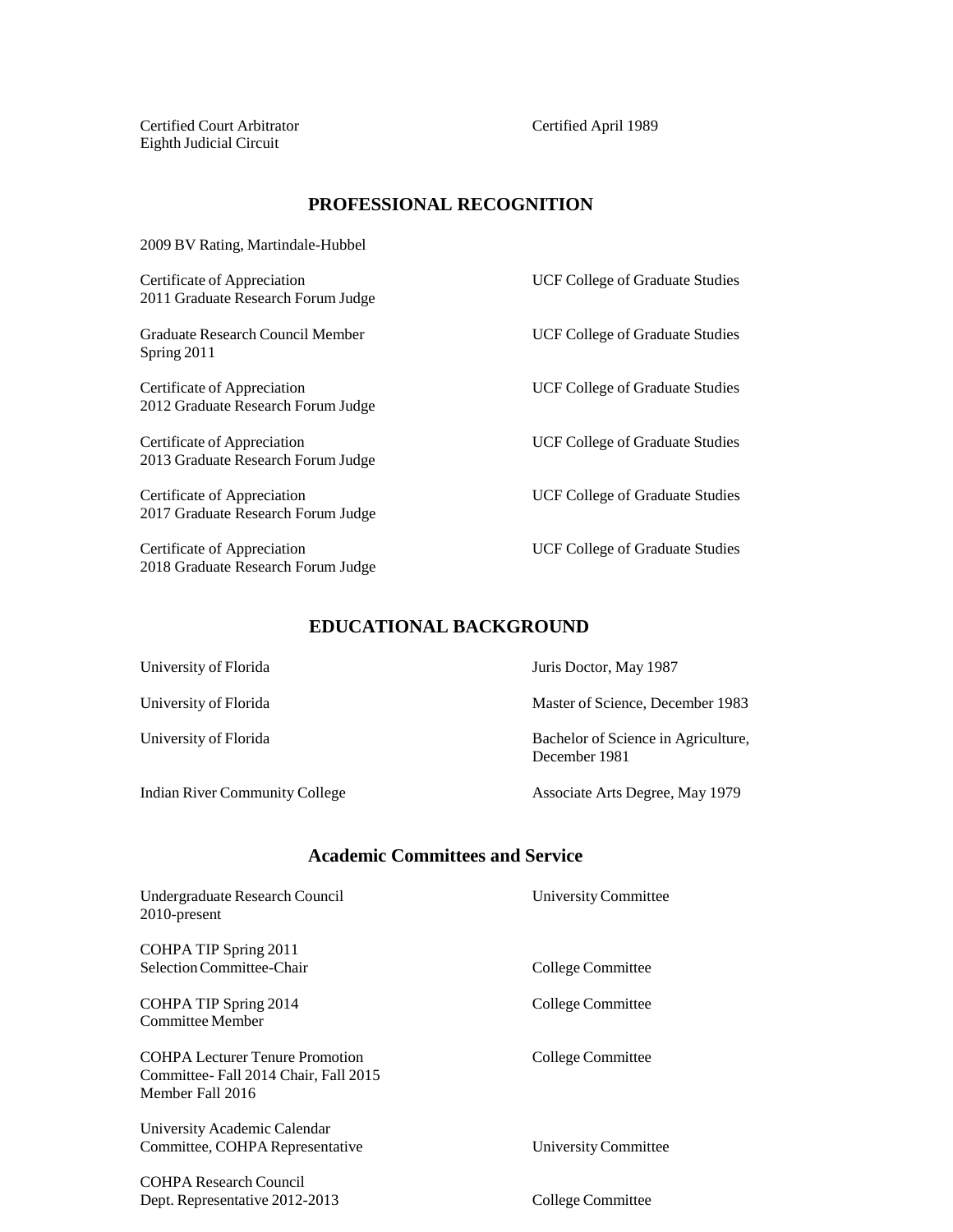Unit Professional Development LeaveCommittee/Chair 2010-2014 UniversityCommittee

COHPA Scholarship Committee Spring 2018 Legal Studies Scholarship Committee Spring 2018

UCF Commencement Marshall Spring 2012, Fall 2012, Spring 2013, Fall 2013, Fall 2014, Spring 2015, Fall 2105, Spring 2017, Fall 2017, Spring 2018

#### **SCHOLARSHIP**

Text Peer Review Pearson Publishing Orlik "Ethics for the Legal December 2011 Professional" 7<sup>th</sup> edition

Text Peer Review Pearson Publishing Goldman "Civil Litigation: June 2012 Process and Procedures, 2/E

#### **HONORS IN THE MAJOR**

Chair of Bianca R. Zuluaga Honors in the Major thesis in Legal Studies entitled "An Analysis of Regulations Pertaining to Cruise Ship Disposal of Generated Wastes" successfully defended spring 2008

Chair of Erin P. Myers Honors in the Major thesis in Legal Studies entitled "An Analysis of the Involvement of the Miccosukee Tribe of Indians in the Litigation of Water Quality Standards in the Everglades" successfully defended spring 2010

Chair for Samuel Transue Honors in the Major thesis entitled " Are Building Design Rating Systems Effective Towards The Goal Of Sustainability In The Design And Construction Of Public And Private Buildings And How Will New Energy Performance And Sustainable Design Requirements Affect The Professional Liability Of Building Design Professionals?" successfully defended summer 2011

Chair for Joseph P. Formoso Honors in the Major thesis entitled "Florida's Medical Malpractice Tort Reform: A Cognitive Analysis of Litigious, Legislative Promulgation and Jurisprudence." successfully defended spring 2012

Chair for David Shabat-Love Honors in the Major thesis entitled "An Examination of the History and Effect of American Sex Offense Laws and Offender Registration." successfully defended spring 2012

Chair for David VanZandt Honors in the Major thesis entitled "The Duality of Florida's Criminal Pretrial Diversion Programs: A Separate Treatment Court for Veterans." Successfully defended spring 2012

Honors in the Major Committee Member for Justin McConnell Honors in the Major thesis entitled "You've Got Mail: The Study of the Attorney Client Privilege and the use of Electronic Mail"

Honors in the Major Committee Member for Marco Specoli Honors in the Major thesis entitled "Parental Accountability for Children in Florida:Examining the Oxymoron of Parental Liability"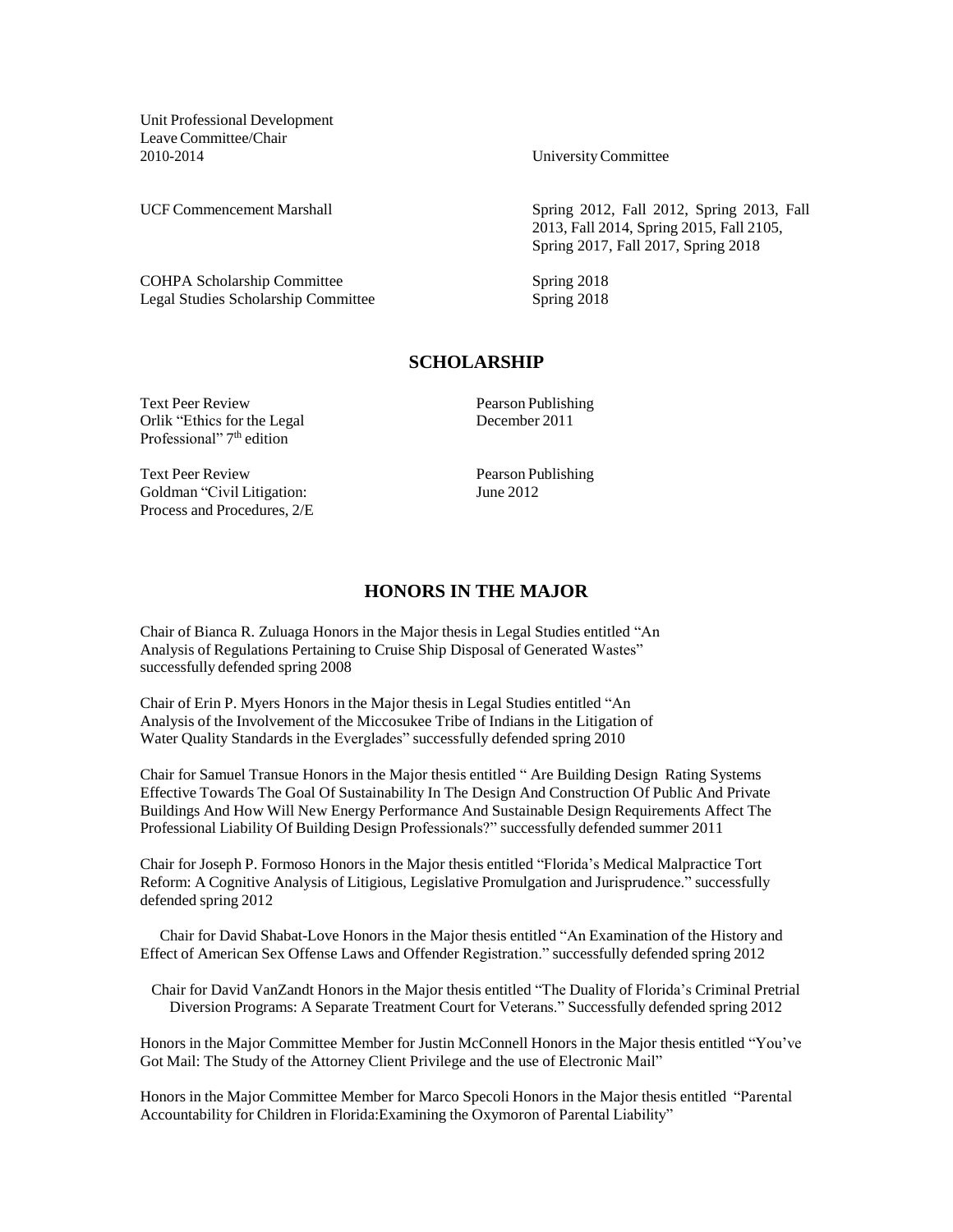Honors in the Major Committee Member for Yisell Rodriguez Honors in the Major thesis entitled "Immigration Law: The Constitutionality of State and Local Authorities Enforcing Federal Immigration Law"

Honors in the Major Committee Member for Carolyn Park Honors in the Major thesis entitled "Propoganda Exposed: A Glimpse Into the Truth of Hidden Agendas"

Honors in the Major Committee Member for Sarah Castro with working title of "Immigration Reform's Effect on Cuban Migration to the United States: Past and Present"

Honors in the Major Committee Member for Devin Esposito Honors in the Major thesis entitled "The Lasting Effects and Analysis of the Supreme Court's Decision in: The National Federation of Independent Business v. Sebelius

Honors in the Major Committee Member for Keisha S. Holman Honors in the Major thesis entitled "Panua, Naivasha, Kenya: Challenging the Legal& Domestic Related Issues."

Honors in the Major Committee Member for Jerrell Dayton King Honors in the Major thesis entitled "Study of Whether United States Supreme Court sex discrimination is well grounded in the Fourteenth Amendment Legislative History"

Honors in the Major Committee Member for Natalie Donis Honors in the Major thesis with working title of "An analysis of Animal Cruelty Laws in the United States and connection to human violence and consequences to society."

Honors in the Major Chair for Mark Berrios-Ayala's completed Honors in the major thesis entitled "Brave New World Reloaded: Advocating For Basic Constitutional Search Protections to Apply to Cell Phones From Eavesdropping And Tracking By The Government and Corporate Entities"

Honors in the Major Chair for Rose Caldero's completed Honors in the Major thesis entitled " Domestic Violence: The need for Integrated and Specialized Courts in the Ninth Judicial Circuit of Orange and Osceola County, Florida"

Honors in the Major Committee Member for Nicholas A. Grandchamps Honors in the Major thesis entitled "Justice: The Use of Food, Education, And the Law to Combat Human Trafficking in Sub-Sahara Africa"

Honors in the Major Chair for Christian C. Walters Application for Spring and Fall 2014. Honors in the Major thesis entitled "Recession to Depression: A Critical Disambiguation of the 2007/2008 Financial Crisis and a Model for New Age Securities Regulation" completed Spring 2015

Honors in the Major Chair for Lauren Croft Application for Fall 2014. Honors in the Major thesis entitled "Same-Sex Sexual Assault in the Military" completed Spring 2015.

Honors in the Major Chair for Rebecca Miller Application for Fall 2014. Honors in the Major thesis entitled "The Implications of Federal and State Laws Regarding the Storage, use and Donation of Cord Blood" completed Spring 2015

Honors in the Major Committee Member for Jennifer N. Wilford Honors in the Major thesis entitled "The Plight of Being Unrecognized in the United States: Should Undocumented Immigrants be Licensed to Drive in Florida?" completed Spring 2015

Honors in the Major Chair for Andrew C. Papa Honors in the Major thesis entitled "Economic and Legislative Effects on Performance Based Funding and Licensed Practical Nursing Programs" completed Summer 2015.